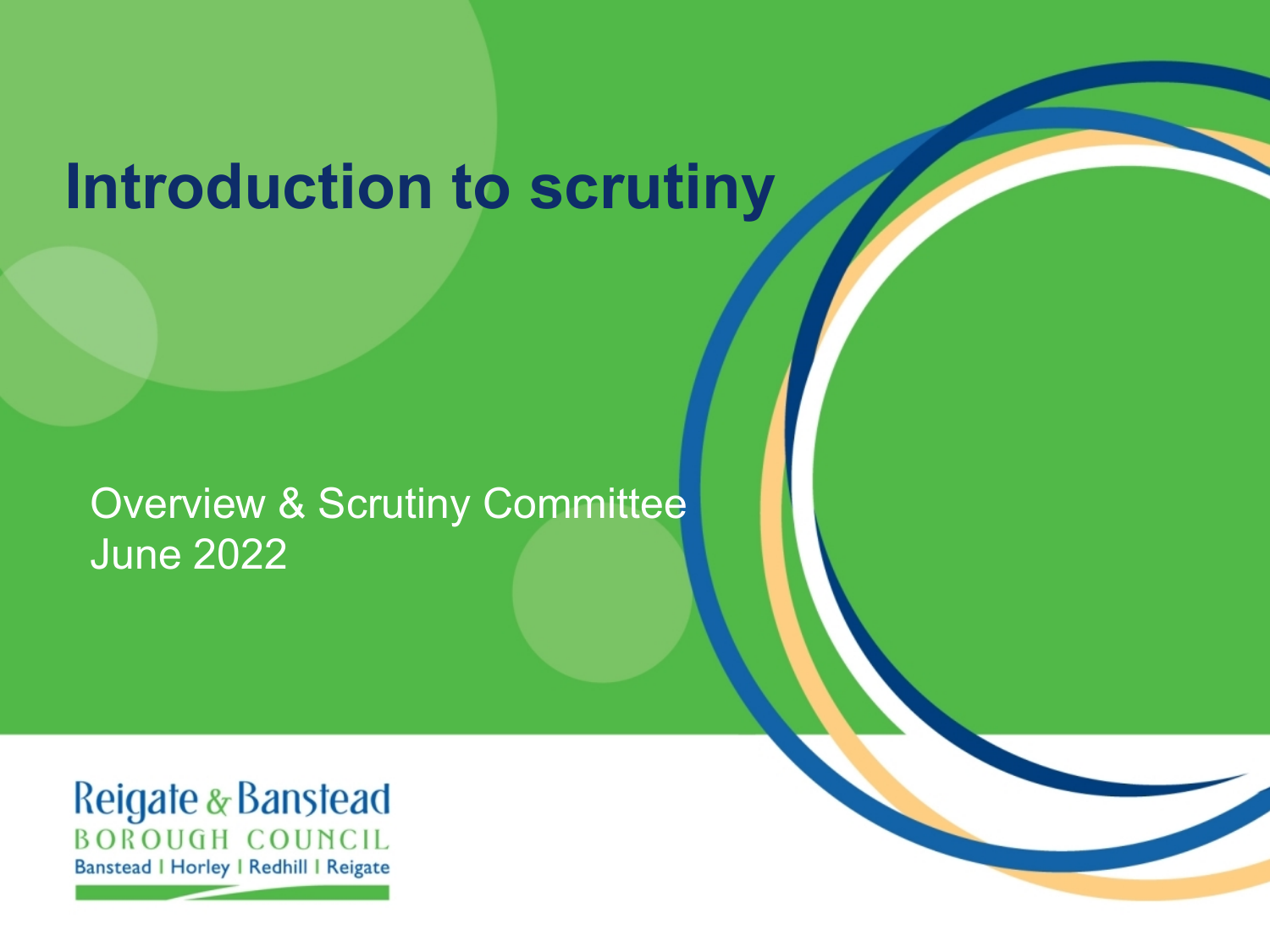## **Background**

- Executive and scrutiny governance model introduced by Local Government Act 2000 (as amended)/Localism Act 2011
- Under this model, Council must have Overview & Scrutiny Committee
- Committee is also the Council's designated
	- Crime & Disorder Committee
	- It is not a decision-making Committee but can make recommendations to Executive
	- Good scrutiny = Good governance

Reigate & Banstead BOROUGH COUNCIL Banstead | Horley | Redhill | Reigate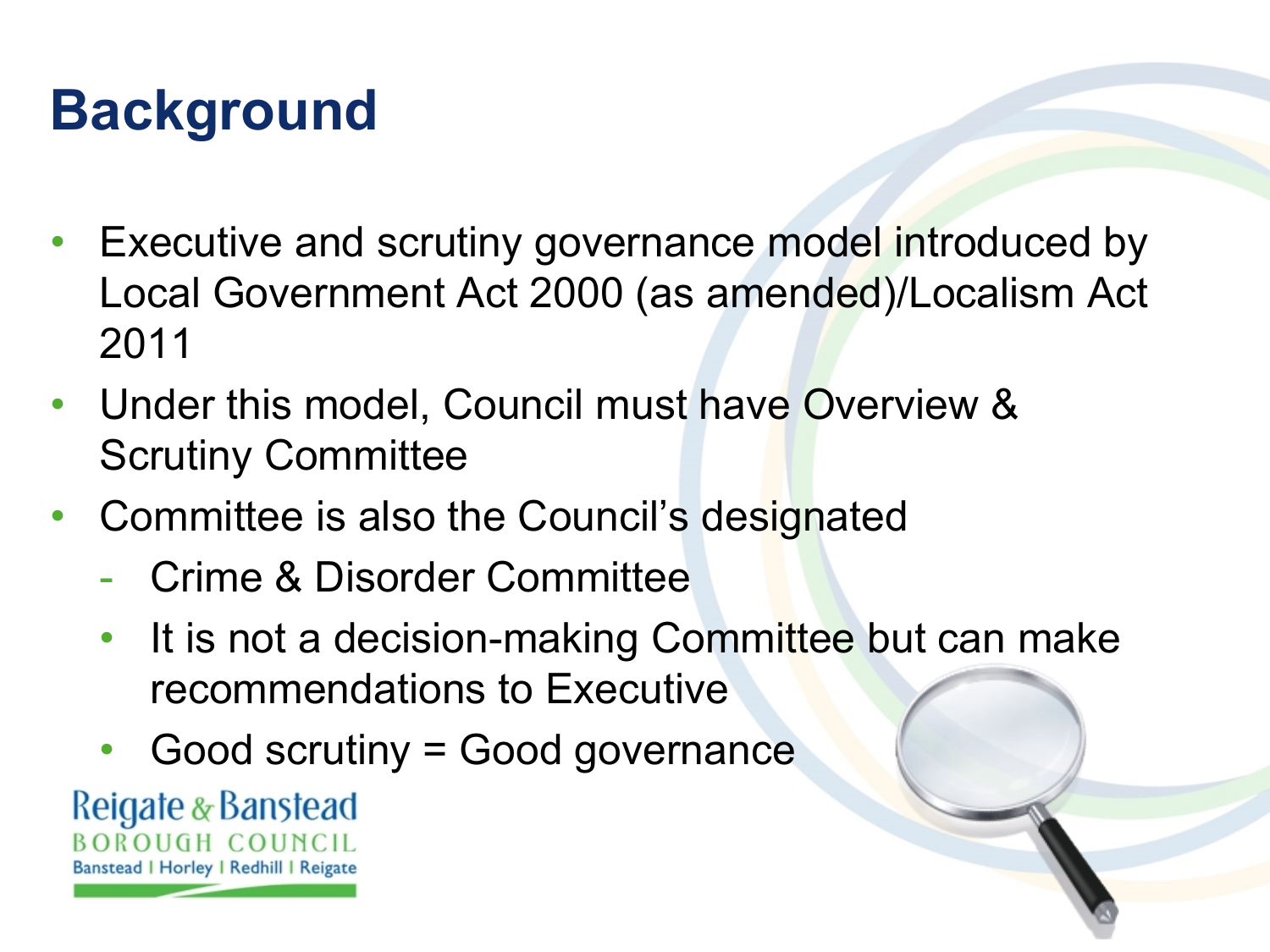### **Purpose of scrutiny**

- Assist the work of the Leader/Executive and the Council as a whole in order to improve the services provided by the Council or other external providers:
	- Monitor budget
	- Influence policy development
	- Monitoring performance of services
- Review and scrutinise decisions and performance of the Leader, Executive, and Committees
- Hopefully, reflecting the public's views and concerns
- Audit and risk now moved to the Audit Committee

Reigate & Banstead HGH COHNCH Banstead | Horley | Redhill | Reigate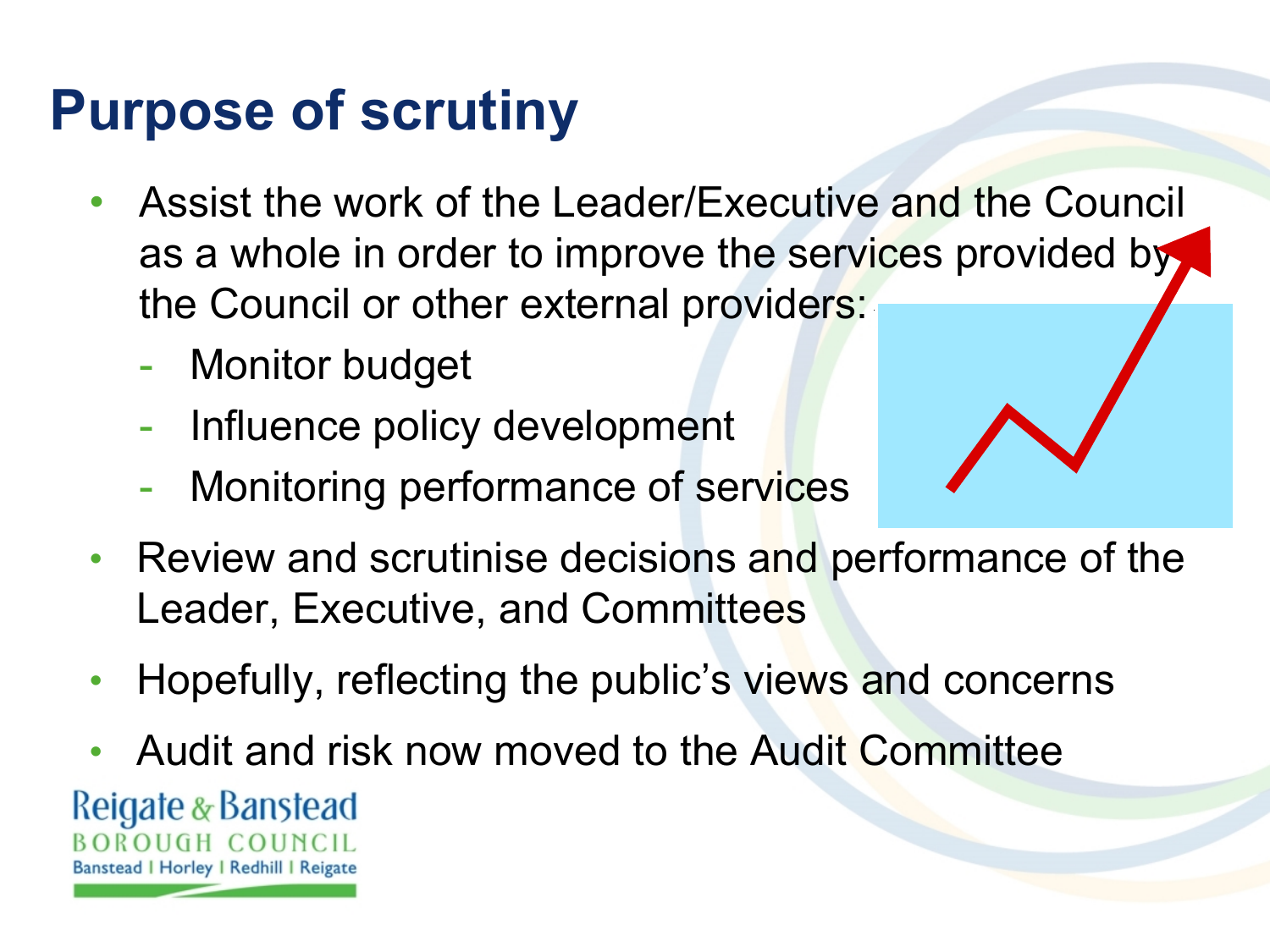### **Reigate & Banstead - Our approach**

- Balanced approach
	- Focus on adding value to Council activities
	- Acting as critical friend to the Executive
- Scrutiny Panels to undertake detailed work on:
	- the Budget
	- the Local Plan
- Opportunities to scrutinise external matters e.g. annual review of the Community Safety Partnership, Raven
- Member Working Groups, Briefings etc

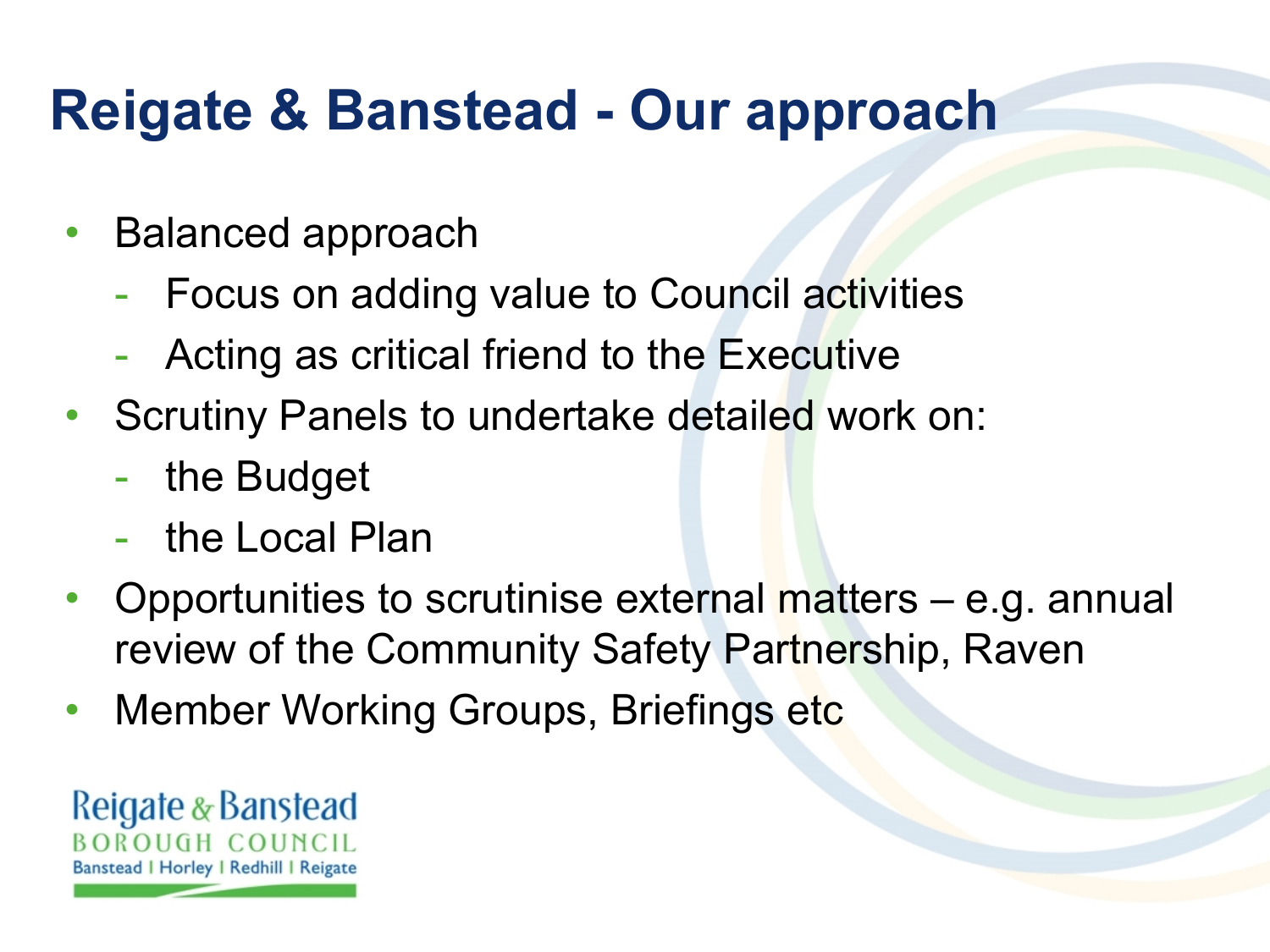## **Work programme**

- Council agrees the Overview & Scrutiny work programme each year, following consultation with the Leader 2022/23 programme includes:
	- Leader and Executive Member presentations
	- **Budget Scrutiny**
	- Local Plan Scrutiny
	- Annual Crime & Disorder meeting
	- Service and financial performance

Any Committee member can refer a relevant matter to the Committee

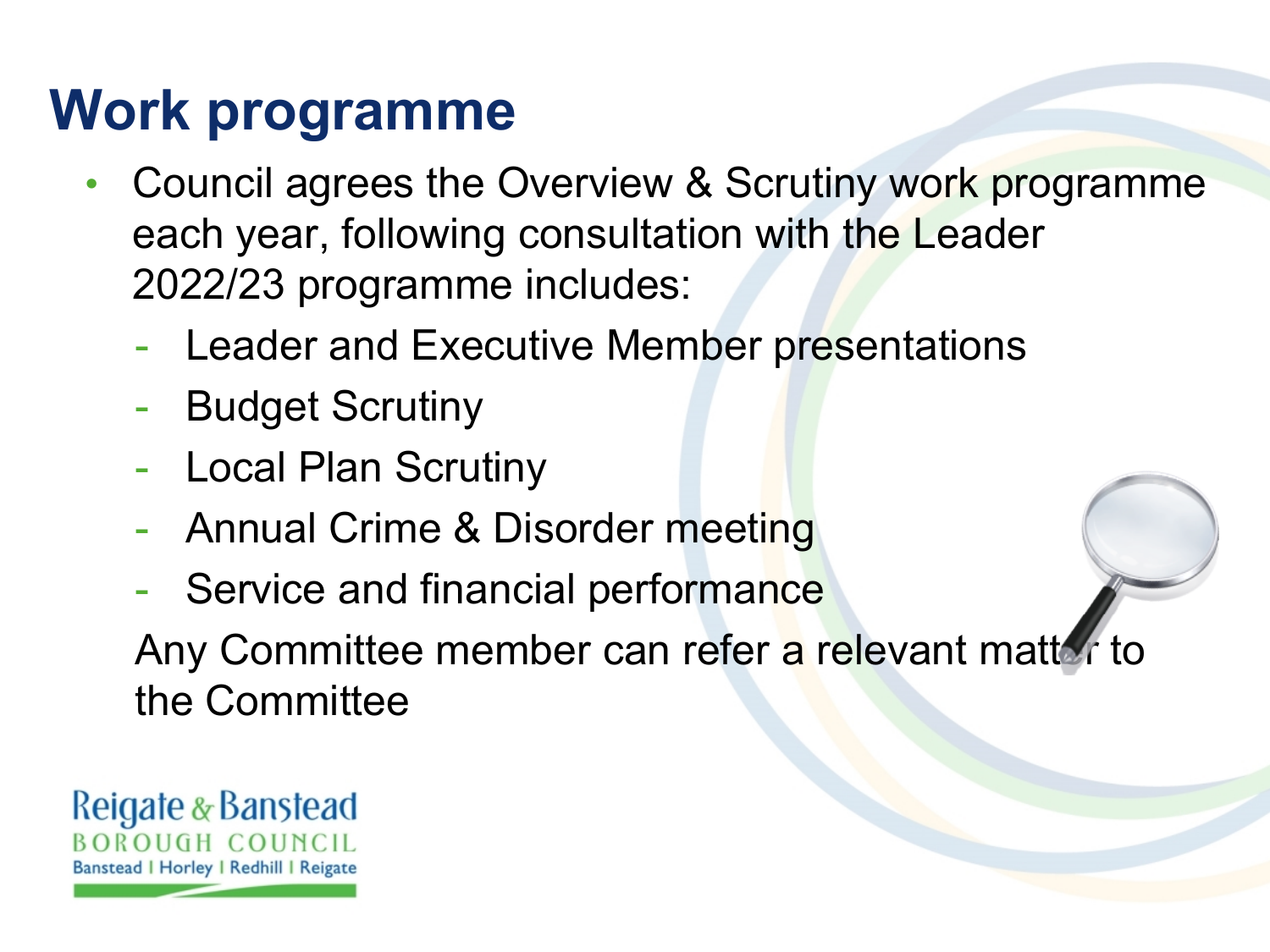### **Other work**

- Call-in
	- Request to review an Executive decision
	- 5 Councillors
	- Must state reasons not just that decision is disliked
- Councillor call for action
	- Request to consider a Ward matter (local government issues only)
	- Last resort all other channels must be exhausted
- Other requests should be made to the Chair

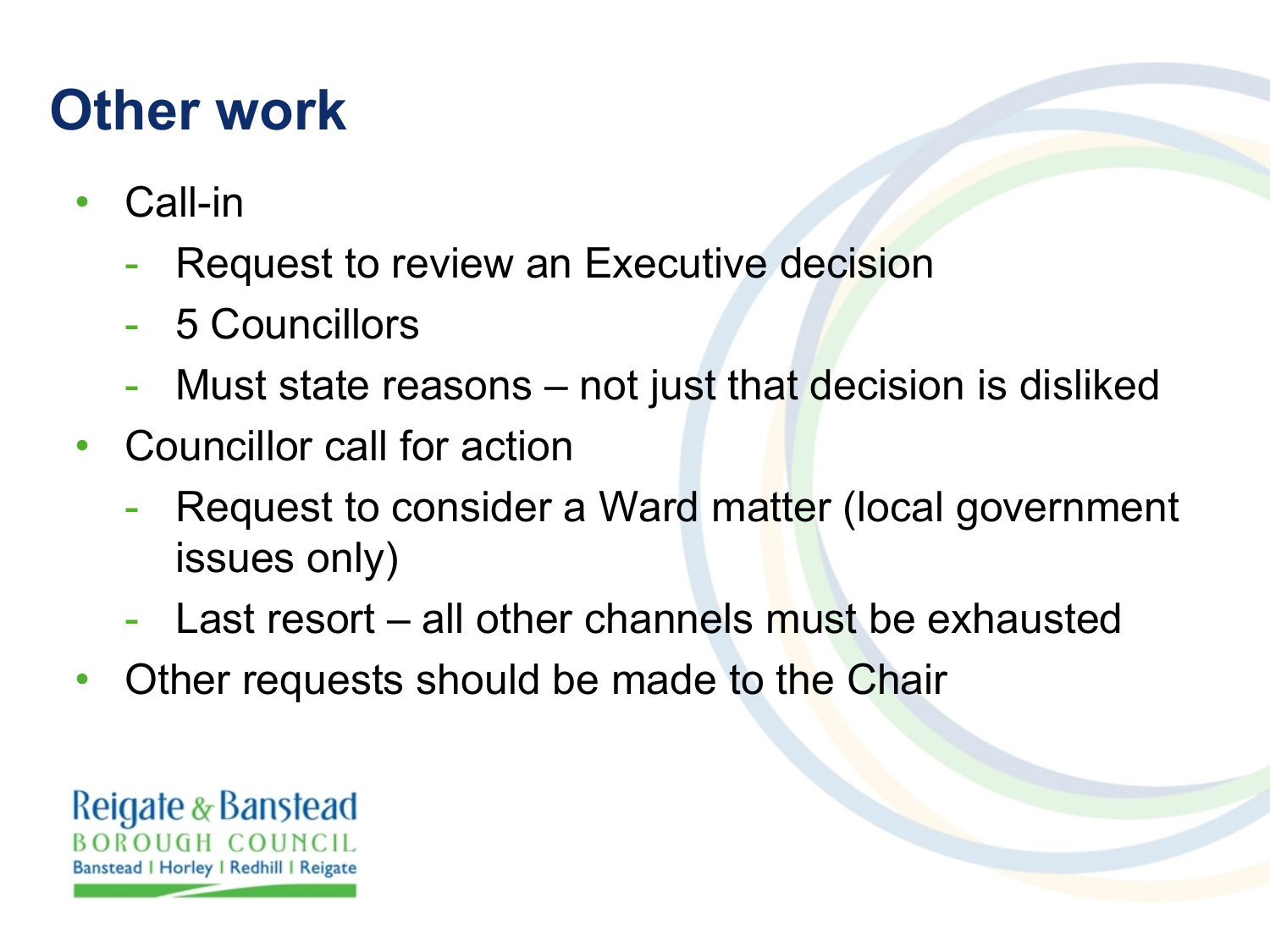## **The Library**

- Lots of information in the Library
	- **Performance** information/
	- dashboard
- Advance questions to support scrutiny
	- **Information** considered in advance of meetings
	- Questions received
	- Written responses can be provided

Reigate & Banstead **BOROHGH COUNCH Banstead I Horley I Redhill I Reigat** 

Q

#### Home > Document library



### **Related items**

- > Calendar
- >Committees
- > Committee Deadlines
- > Consultations
- > Councillors
- > Council Questions
- $\gt$  Decisions
- > Election results
- > ePetitions
- > Forthcoming Decisions
- > Forward plans
- >Library
- >Meetings
- $>$ MEPs
- $>MPs$
- > Officer Decisions
- > Parish Councils
- > Register of interests
- > Search documents
- > Statistics
- > Subscribe to updates
- > The Executive
- >Webcasting
- > What's New
- > Work to do
- > Logoff

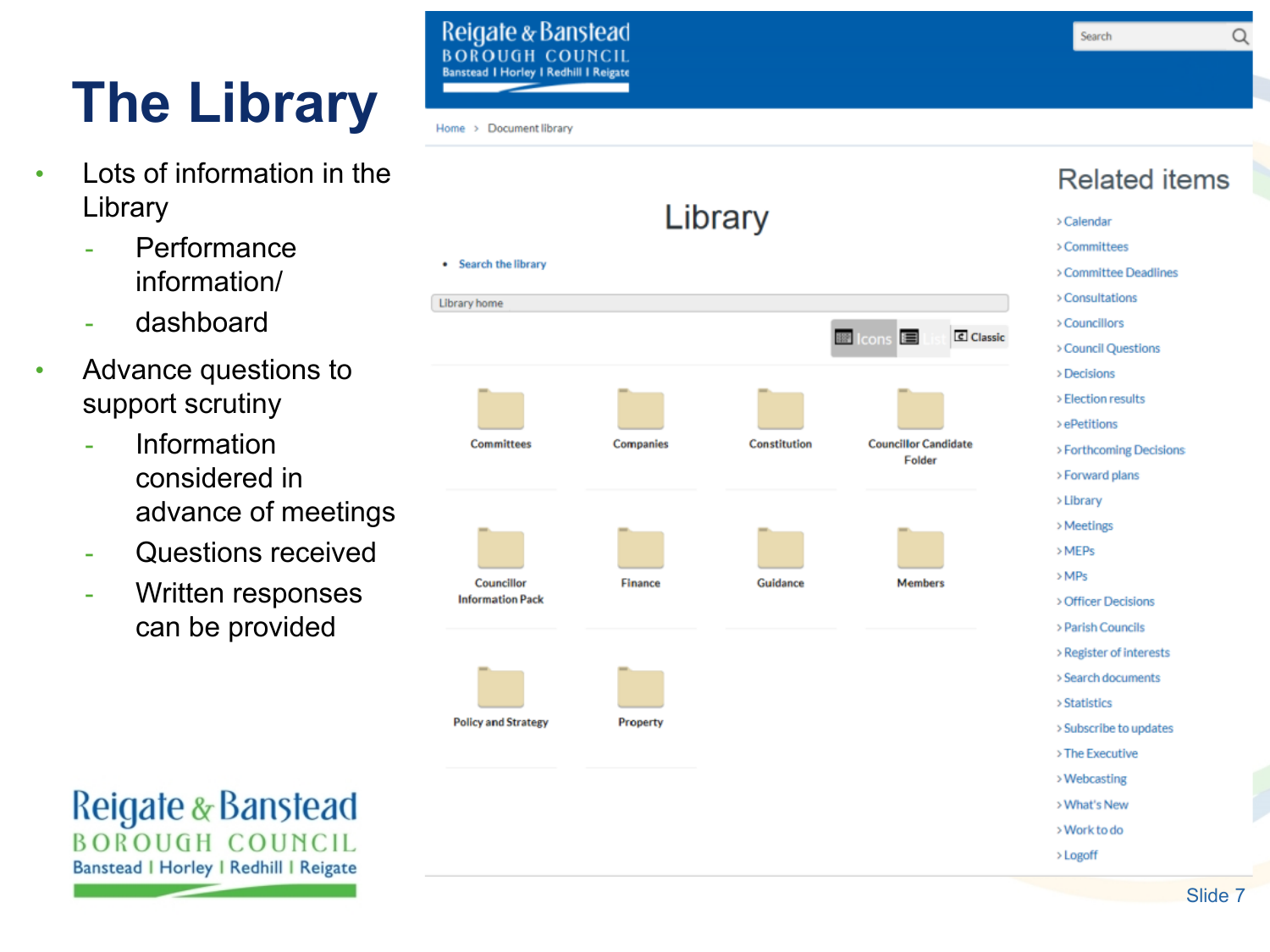### **Committee Members**

- Committee Members are expected to contribute to discussion and debate, including:
	- Following Executive business / decisions
	- Reading reports in advance of meetings
	- Using support resources i.e. the Library
	- Submitting advance questions where relevant
- The scrutiny process should be positive and nonpolitical - party whip should not apply
- Is a report just to be "noted", or are there conclusions and recommendations to the Executive?

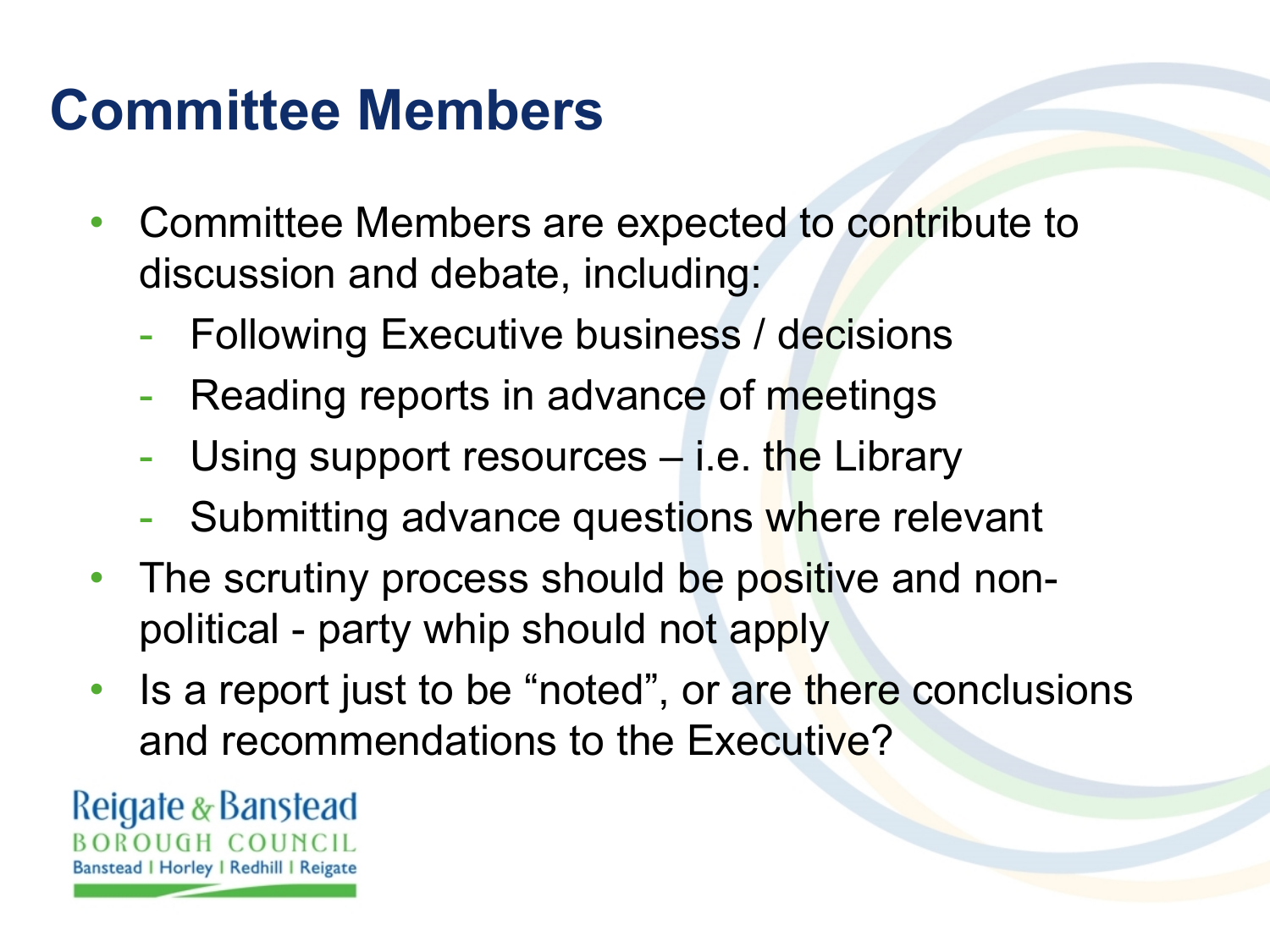## **Making a difference**

Curious minds

Develop solid lines of enquiry



Focus on outcomes – what difference will the change make to the resident?

Focus on value – are the plans economic, efficient and effective?

Focus on risk and ensuring that there is resilience – are you assured?

Focus on the system and the organisational development – what needs to change to make this work?

Focus on the performance and quality – how will you know it's working?

Reach conclusions if you can – don't just ask questions! Reigate & Banstead **BOROUGH COUNCIL** Banstead | Horley | Redhill | Reigate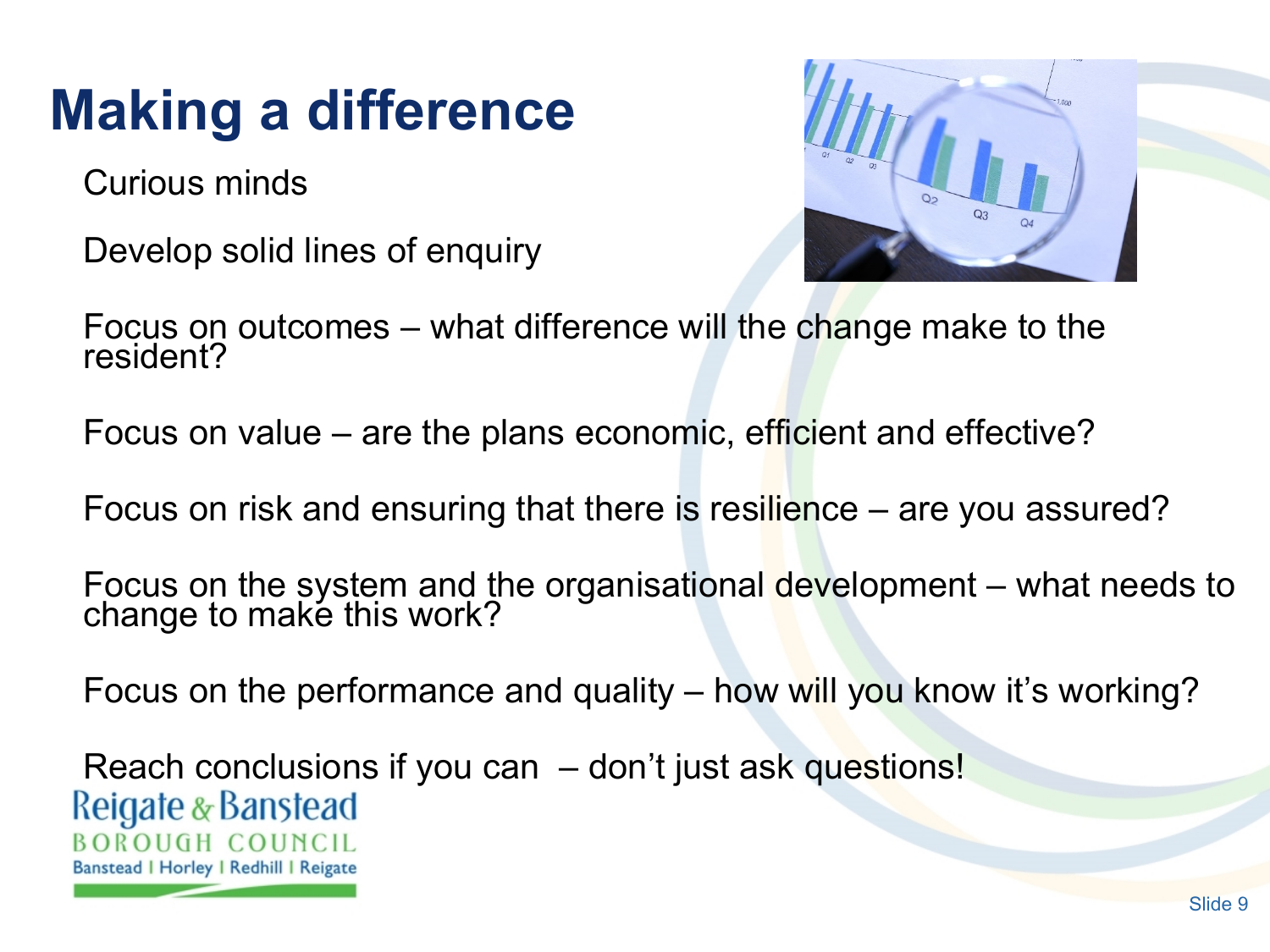### **Things to avoid**

| <b>Stay out</b> | Stay out of the weeds – keep high level, but     |
|-----------------|--------------------------------------------------|
| Stay on         | Stay on scope and the subject in hand            |
| Avoid           | Avoid repetition, but add support to conclusions |
| Leave out       | Leave out party politics                         |
| Prepare         | <b>Always prepare</b>                            |
| <b>Ask</b>      | Ask if unsure – seek advice                      |
| Enjoy           | Enjoy making a difference                        |
|                 |                                                  |

### Reigate & Banstead Banstead | Horley | Redhill | Reigate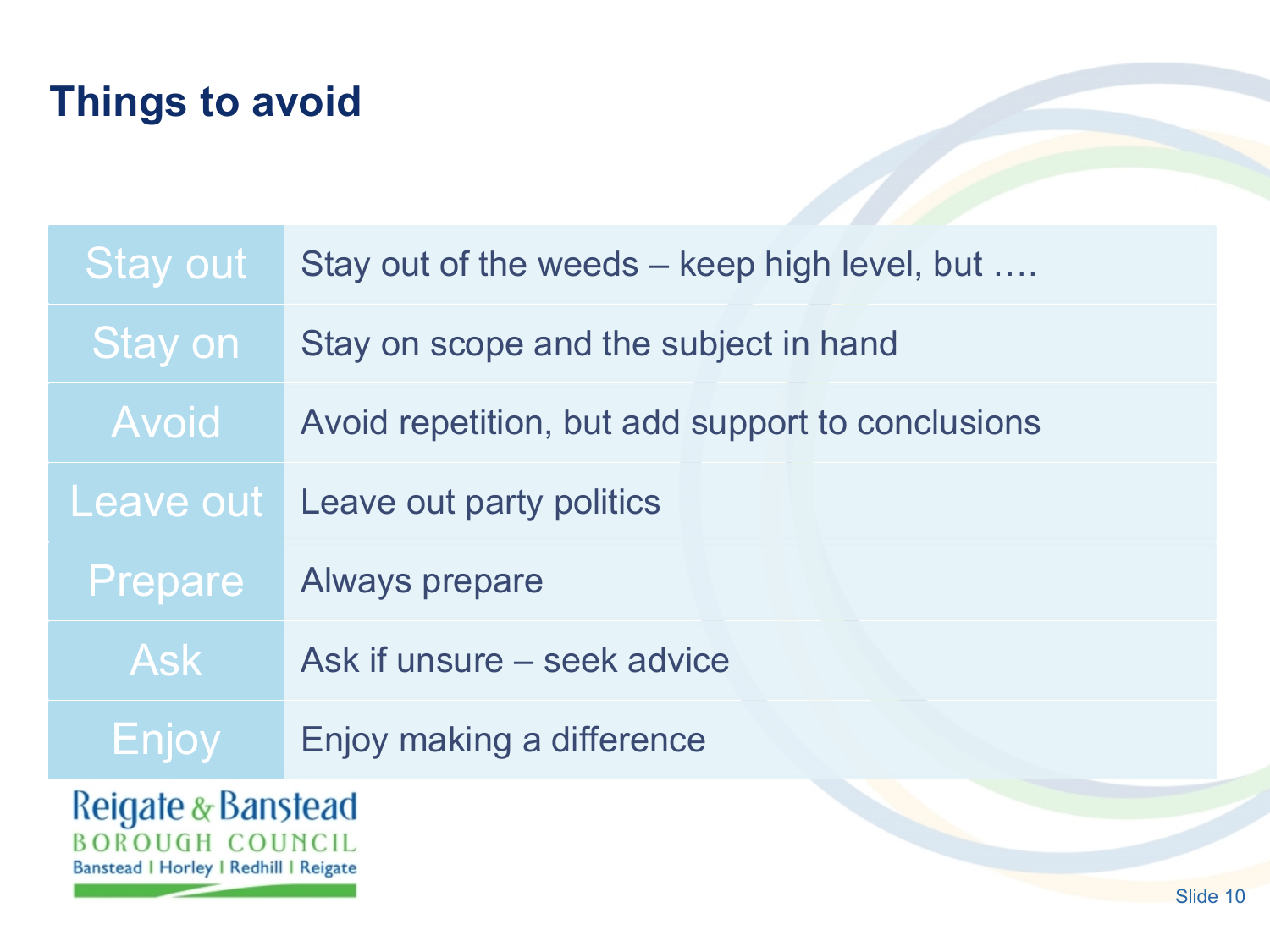### **Conclusions**

- Overview & Scrutiny Committee is an important part of the Council's decision making structure
- Wide ranging remit and workload
- Opportunity to make recommendations and support improvements to public services – both Council and external